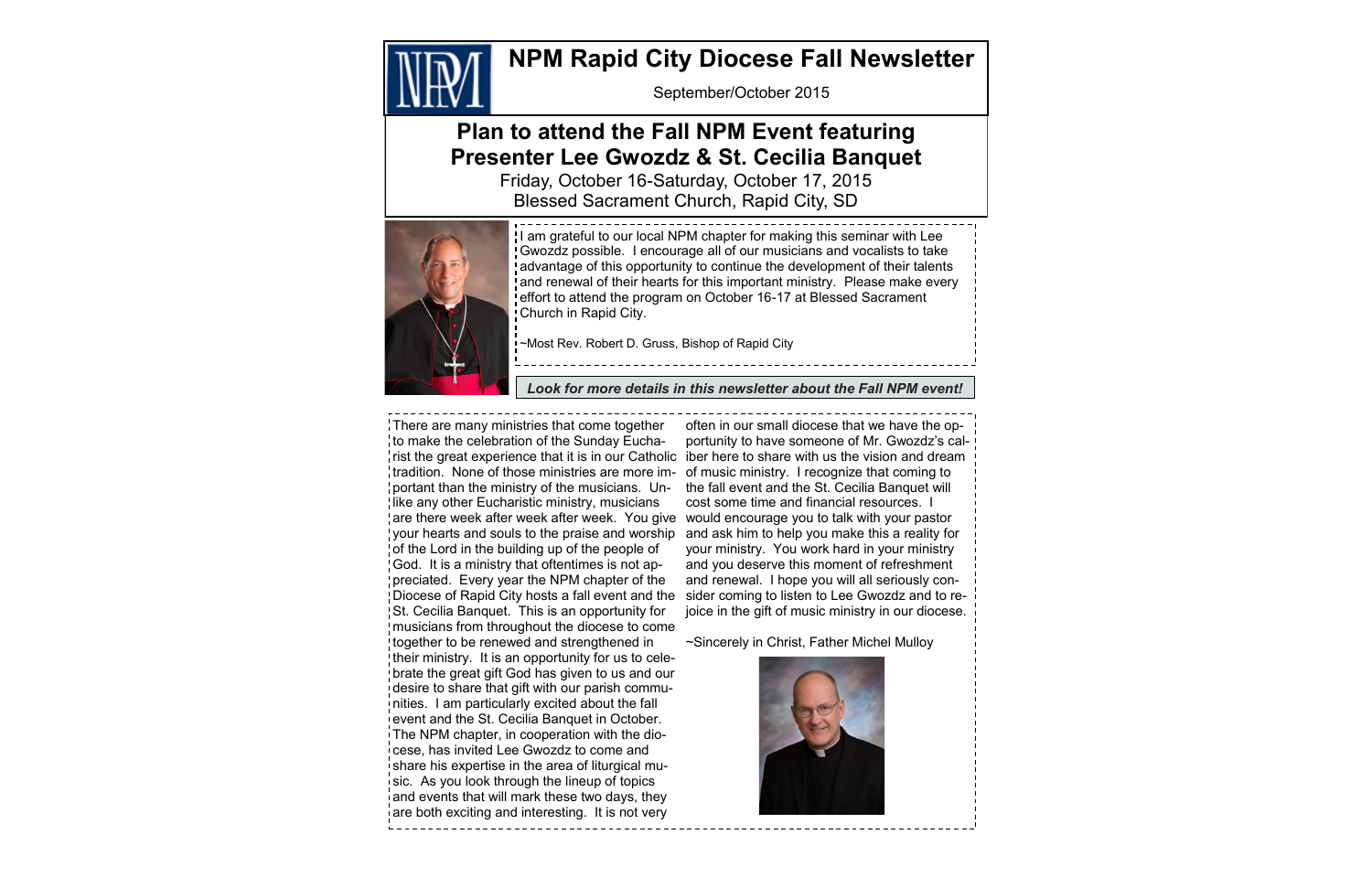### Nominations for the St. Cecilia Award and the Peggy Langenfeld Memorial Award, as well as names for our Years of Service Awards must be received by: 10/2/15. **To Register for the Fall NPM Event and the St. Cecilia Banquet:**  Send your name, address, phone number, email address, parish name, any food allergies and a check\* for \$15 per person (for the banquet) to: Kathy Little, NPM Secretary/Treasurer 14645 Country Rd. Rapid City, SD 57701 *REGISTRATION must be received by: Monday, October 12, 2015 Please make checks payable to NPM Rapid City \*Non-Refundable* **Fall NPM Event with Presenter Lee Gwozdz & St. Cecilia Banquet** Friday, October 16-Saturday, October 17, 2015 Blessed Sacrament Church, Rapid City, SD **Friday, October 16, 2015** 6:30pm - 7:00pm Registration 7:00pm - 8:00pm "Energizing Music Ministers - Musicality and Movement - LET's PLAY BALL!" 8:00pm - 8:10pm BREAK 8:10pm - 9:00pm "Sing to the Lord - Music in Divine Worship" 9:00pm Prayer **Saturday, October 17, 2015** 8:30am - 9:00am Registration & Coffee and Donuts 9:00am - 9:15am Prayer and Introductions 9:15am - 10:15am "Vocal Encounters - A Sound Expectation!" 10:15am - BREAK 10:30am - 11:45am "Singing FUNdamentals from Toys, Tone to Text" 11:45am - 1:15pm Banquet (luncheon), Business Meeting and Awards Presentation 1:15pm - 2:15pm "Tried and True - Repertoire for all choirs all Seasons of the Liturgical Year" *(FREE music provided for all attendees)* 2:15pm BREAK 2:30pm - 3:30pm "The Power of Promotion - The Tools of the Trade: Recruiting, Maintaining and Building your Choir Ministry" 3:15pm - 3:30pm Break 3:30pm - 4:30pm Q & A Session 4:30pm Closing Prayer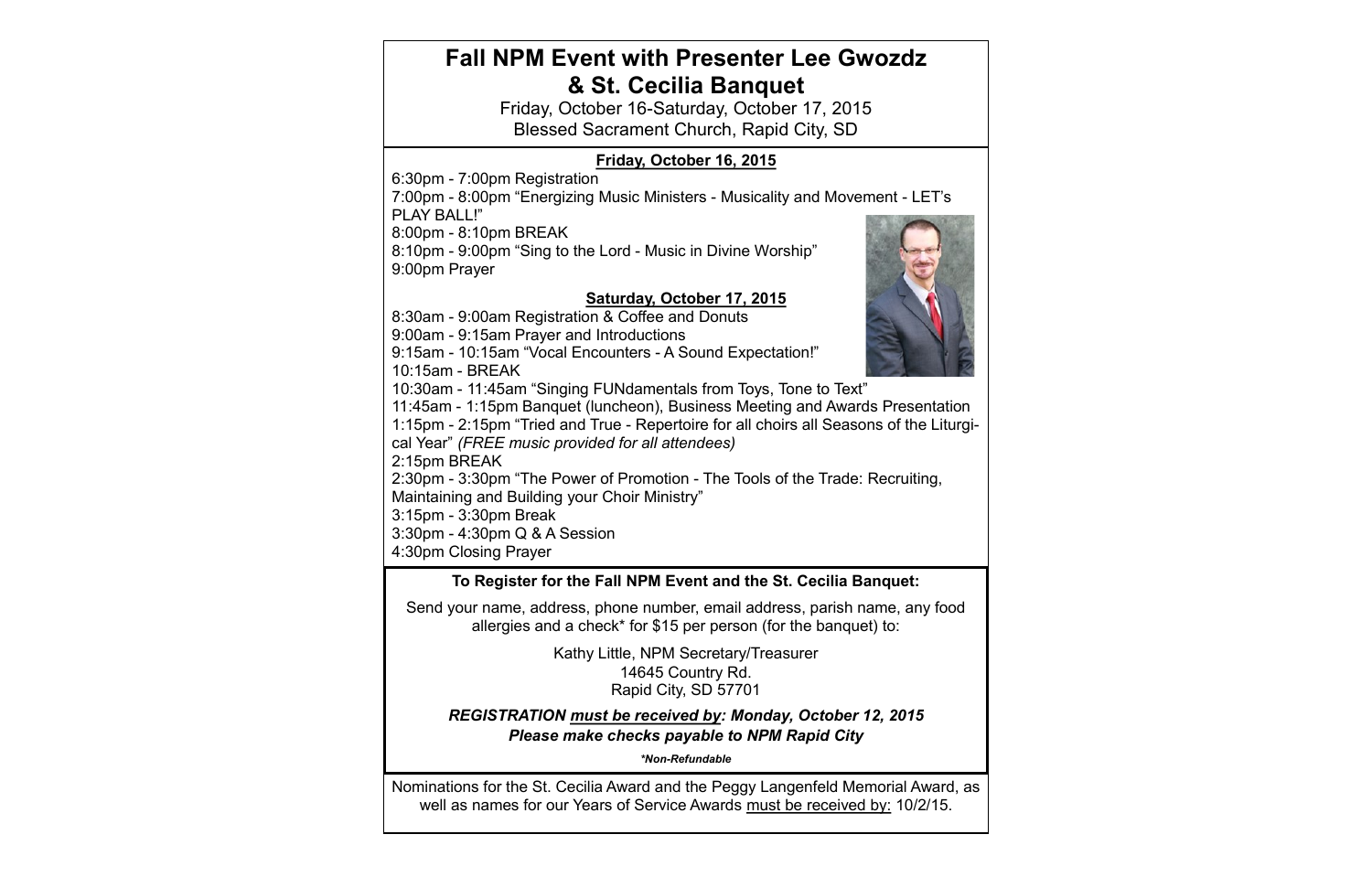# **Request for Providing Treats for Fall NPM Event**

Lee Gwozdz is known and respected throughout the United States for his work in the area of youth choirs. He serves as Diocesan Director of Liturgy and Director of Music for the Diocese of Corpus Christi-Corpus Christi Cathedral, Corpus Christi, Texas, and as Executive Director of the Cathedral Concert Series. In addition, he serves as the Executive Director of the Corpus Christi Symphony Society, Inc. Lee is a two-term past member of the Choristers Guild National Board of Directors, and the national board of directors of the Director of Music Ministry Division of the National Association of Pastoral Musicians. In June 2015, Lee was appointed president of the American Federation Pueri Cantores (AFPC) by the AFPC Board.

A native of Ft. Worth, Texas, Lee graduated from Texas Christian University, cum laude, with a major in music education and a minor in organ performance. As a student of the late Dr. Ruth Whitlock, Lee hones his skills in vocal music education. Through the Choristers Guild Leadership Training Program, Lee studied with Helen Kemp and John Yarrington. Personal mentoring in choral skills combined the best of Lee's experiences with Paul Salamunovich; Mike Kemp; Ronald Shirey; Lara Hoggard; Bev Hensen, and his colleague at the Cathedral for the past seventeen years, Gregory Labus.

As a festival conductor and clinician, Lee has presented workshops, primarily in the area of his work with children's choirs, throughout the United States. He has served as clinician for the National Choristers Guild summer seminars in both Grand Rapids and Kansas City. In 1987, he conducted the five-hundred-voice choir for the Papal Mass held in San Antonio. In 1993, he served as conductor of the Papal Mass in Denver, conducting over seven hundred young singers for the International World Youth Day Festival.

Excerpt from: http://www.wlp.jspaluch.com/387.htm

# **Lee Gwozdz**



*Presenter for the Fall NPM Event - October 16-17, 2015*

We are looking for some assistance in providing treats for the Breaks during the Fall NPM Event - October 16-17, 2015. If you are able to sign up to help with this contact by **10/2/15**: Christy Leichtnam: [cleicht@rap.midco.net](mailto:cleicht@rap.midco.net) 605-342-8598 or Terry Schroeder: [thyschroeder@hotmail.com](mailto:thyschroeder@hotmail.com) or 605-341-1143

Friday, October 16 - cookies: St. Francis of Assisi, Sturgis (Joan Bachmeier)

Saturday, October 17 - donuts: ????

Saturday, October 17 - cookies/bars: ????

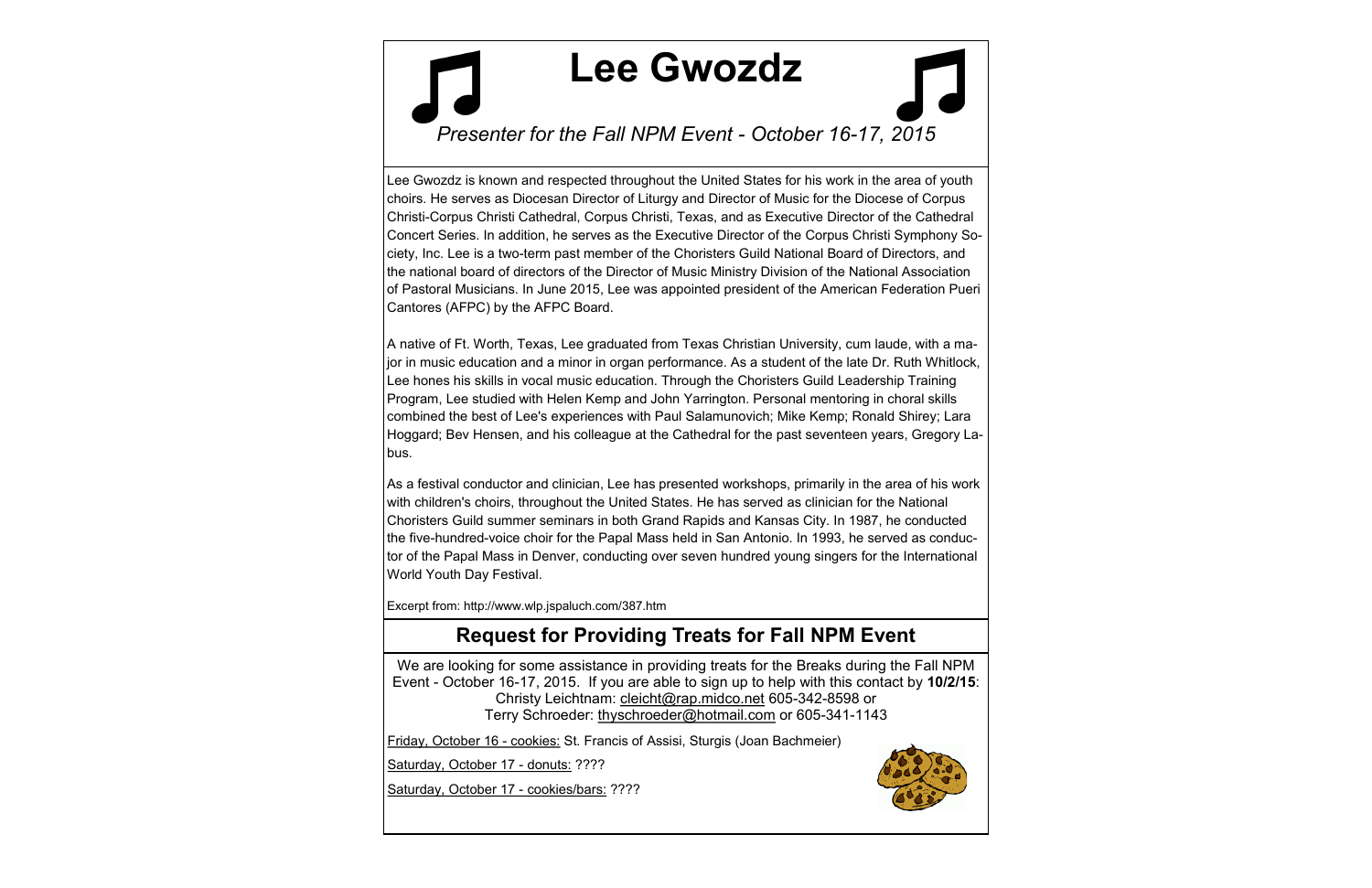### **Peggy Langenfeld Award**

Purpose: This award recognizes a person or organization who has promoted NPM and chapter activities in an extraordinary way.

Background: This award memorializes Peggy Langenfeld who dedicated her life to good music in church worship. She developed tremendous resources and provided support to parish musicians, clergy, and other worship leaders in fostering the art of liturgical music. In addition, Peggy was the person most instrumental in starting the Rapid City NPM Chapter.

Criteria (nominee need not meet all criteria):

Background: Saint Cecilia is the patroness of musicians. It is written that as the musicians played at her wedding she "sang in her heart to the Lord." Her feast day is celebrated in the Roman Catholic, Anglican, Eastern Orthodox, and Eastern Catholic Churches on November 22. She is one of seven women, excluding the Blessed Virgin, commemorated by name in the Canon of the Mass.

- 1. NPM national member (preferred).
- 2. Regular NPM attendance.
- 3. Participation in one or more meeting programs.
- 4. Current or past officer in Rapid City NPM Chapter.
- 5. Promotion of NPM at parish and diocesan level.

#### **St. Cecilia Award**

Purpose: This award recognizes one lay person and one clergy member for exceptional contributions to liturgy and music.

Criteria (nominee need not meet all criteria):

- 1. NPM national member (preferred).
- 2. Recognized role in West River music ministry, e.g., director, pianist, organist, pastor, cantor, choir member etc. for 5 years or more.
- 3. Specific exceptional contribution(s) that enliven music liturgy and aid in developing liturgical resources.
- 4. Example(s) of providing support to parish musicians, clergy and other worship leaders as the nominee fosters the art of liturgical music.

# **Revised Criteria for St. Cecilia Award &**

# **Peggy Langenfeld Award**

Amended & Approved by NPM Executive Committee 8-16-14

National Pastoral Musicians Association Principles and Ideals:

The objectives of this association shall be:

- 1. To provide mutual support for pastoral musicians and clergy.
- 2. To provide a forum for advocating musical excellence in liturgical celebrations.
- 3. To assist dioceses and worshiping communities in ongoing liturgical renewal through pastoral music.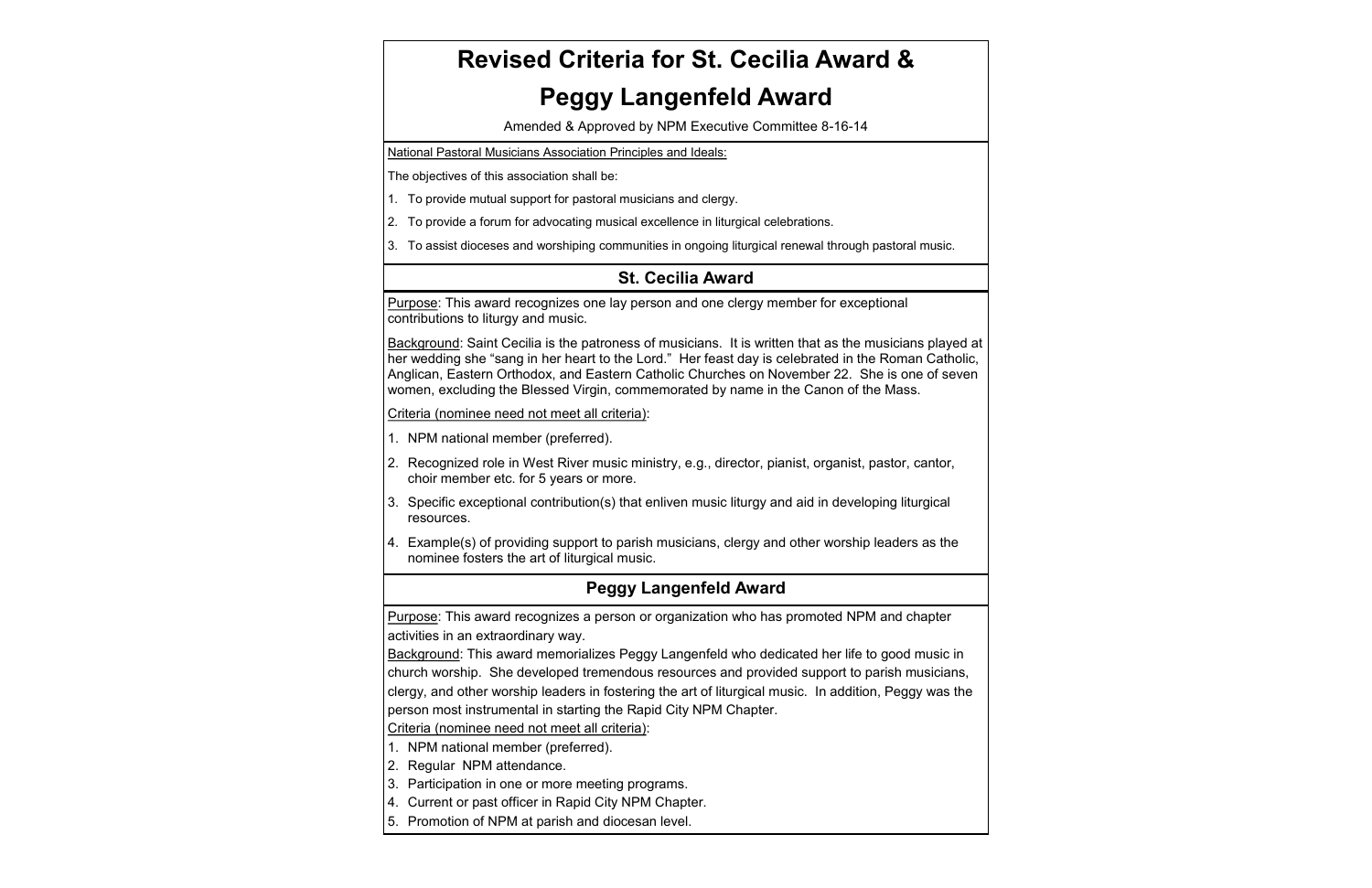|                                                           | RAPID CITY CHAPTER OF NPM - 2015 NOMINATION FORM                                                                                                            |                                                                                                                     |  |
|-----------------------------------------------------------|-------------------------------------------------------------------------------------------------------------------------------------------------------------|---------------------------------------------------------------------------------------------------------------------|--|
|                                                           |                                                                                                                                                             |                                                                                                                     |  |
|                                                           |                                                                                                                                                             |                                                                                                                     |  |
| Award                                                     |                                                                                                                                                             | Indicate award nominating individual for: _______St. Cecilia Award _______ Peggy Langenfeld                         |  |
| additional page if needed):                               | Please provide an explanation of why he or she deserves this award (please feel free to attach an                                                           |                                                                                                                     |  |
|                                                           |                                                                                                                                                             | <u> 1989 - Johann John Stoff, deutscher Stoffen und der Stoffen und der Stoffen und der Stoffen und der Stoffen</u> |  |
|                                                           |                                                                                                                                                             |                                                                                                                     |  |
|                                                           | Mail nominations to: Kathy Little, NPM Secretary/Treasurer, 14645 Country Rd.,<br>Rapid City, SD 57701 or email information to: <b>lovingtrust@live.com</b> |                                                                                                                     |  |
|                                                           | Nominations MUST be received on or BEFORE Friday, October 2, 2015.                                                                                          |                                                                                                                     |  |
|                                                           | <b>Past St. Cecilia Award Recipients</b>                                                                                                                    |                                                                                                                     |  |
|                                                           | Msgr. Michael Woster - 2003 Fr. Bill Zandri - 2007 Fauneil Keller - 2012                                                                                    |                                                                                                                     |  |
|                                                           | Margaret Thompson - 2003 Mary Ann Rasmussen - 2007 Fr. Mark McCormick - 2013                                                                                |                                                                                                                     |  |
| Fr. Michel Mulloy - 2004, 2010 Fr. Peter Kovarik - 2008   |                                                                                                                                                             | Jacqueline Schnittgrund - 2013                                                                                      |  |
| Colleen Mahrt - 2004                                      | Maria Munoz - 2008                                                                                                                                          | Peg Westrich - 2013                                                                                                 |  |
| Fr. Bryan Sorensen - 2005                                 | Barry Furze - 2010                                                                                                                                          | Fr. Timothy Castor - 2014                                                                                           |  |
| Myron Volk - 2005                                         | Fr. Ed Vanorny - 2011                                                                                                                                       | Vicki Covey - 2014                                                                                                  |  |
| Msgr. William O'Connell - 2006                            | Brenda Schneller - 2011                                                                                                                                     |                                                                                                                     |  |
| Pat Weber - 2006                                          | Fr. Brian Christensen - 2012                                                                                                                                |                                                                                                                     |  |
|                                                           | <b>Past Peggy Langenfeld Award Recipients</b>                                                                                                               |                                                                                                                     |  |
| Jacqueline Schnittgrund - 2004, Sue Englin - 2007<br>2010 |                                                                                                                                                             | Julie Gray - 2013                                                                                                   |  |
|                                                           | Tammy Schnittgrund - 2008                                                                                                                                   | <b>Blessed Sacrament Church &amp;</b>                                                                               |  |
| Sr. Eleanor Solon - 2005                                  | Joan Bachmeier - 2010                                                                                                                                       | Staff - 2014                                                                                                        |  |
| Mary Therese Kaiser Aberle -<br>2006                      | Shirley Gross - 2011                                                                                                                                        |                                                                                                                     |  |
|                                                           |                                                                                                                                                             |                                                                                                                     |  |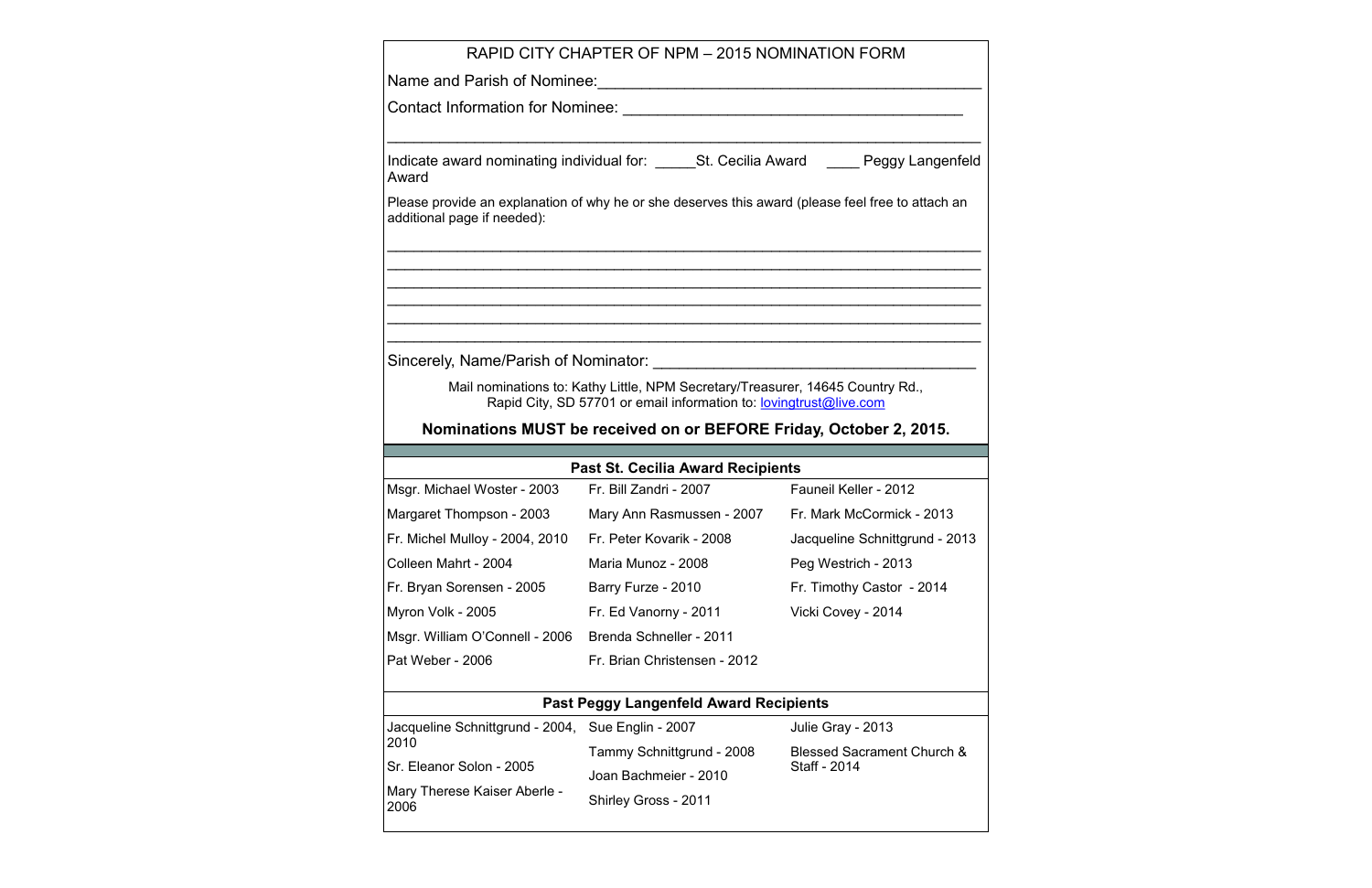Please provide a description of his/her contribution to the ministry of music (please feel free to attach an additional page if needed):\_\_\_\_\_\_\_\_\_\_\_\_\_\_\_\_\_\_\_\_\_\_\_\_\_\_\_\_\_\_\_\_\_\_\_\_\_\_\_\_\_\_\_\_

> Mail nominations to: Kathy Little, NPM Secretary/Treasurer, 14645 Country Rd., Rapid City, SD 57701 or email information to: **[lovingtrust@live.com](mailto:lovingtrust@live.com)**

#### CERTIFICATES OF YEARS OF SERVICE TO THE MINISTRY OF MUSIC

 $\_$ 

Name and Parish of Nominee: \_\_\_\_\_\_\_\_\_\_\_\_\_\_\_\_\_\_\_\_\_\_\_\_\_\_\_\_\_\_\_\_\_\_\_\_\_\_\_\_\_\_\_

Contact Information for Nominee: \_\_\_\_\_\_\_\_\_\_\_\_\_\_\_\_\_\_\_\_\_\_\_\_\_\_\_\_\_\_\_\_\_\_\_\_\_\_\_\_\_

Please indicate years of service to ministry of Music: \_\_\_\_\_\_\_\_\_\_\_\_\_\_\_\_\_\_\_\_\_\_\_\_\_

| Past Recipients of Certificates of Years of Service to the Ministry of Music |                      |                       |                         |                    |  |  |
|------------------------------------------------------------------------------|----------------------|-----------------------|-------------------------|--------------------|--|--|
| 25 Years                                                                     | Sue White            | Roy Brumbaugh         | Lorraine Ptacek         | Gwen Healey        |  |  |
| Kristine Engelhardt                                                          | Marilyn Brumbaugh    | Lynn Moran            | Jane Abernathy          | Terry Hodorff      |  |  |
| Jim Blackwell                                                                | <b>Bob Scherer</b>   | Ann Foster            | Claire Ryan             | Mary Marso         |  |  |
| Sherry Blackwell                                                             | Jim Hulm, Sr.        | <b>Betty Holliday</b> | Jeanne Fischer          | Mary Mickley       |  |  |
| <b>Bob Case</b>                                                              | Andy Aberle          | Marge Tennyson        | Brenda Schneller        | Marcia Murray      |  |  |
| Renee Coldwell                                                               | Donna Quinn          | Marlene Biegler       | Jessica Ten Eyck        | Tammy Pacheco-Bahr |  |  |
| Joan Bachmeier                                                               | Sheila Schweitzer    | Mary Harris           | Martha Cook             | Diane Rutstein     |  |  |
| Bonnie Josten                                                                | <b>Bonnie Yuker</b>  | Margaret Linkslov     | Harriet Vickerman       | Tammy Schnittgrund |  |  |
| Tom Heffernana                                                               | Greg Theissen        | Marcia Linkslov       | Julie Gray              | Patty Schuh        |  |  |
| Mary Koenig                                                                  | Glenda Miller        | Myron Volk            | Jeanne Schneider        | Amy Spears         |  |  |
| <b>Charlotte Pistulka</b>                                                    | <b>Bill Evans</b>    | Carman Timmerman      | Marty Mahrt             | Linda Thomas       |  |  |
| Margie McTighe                                                               | <b>Teresa Spiess</b> | Anne Lyon             | Rosemary Connot         | Tim Thomas         |  |  |
| Pat Carda                                                                    | <b>Brian Spiess</b>  | Margaret Anderson     | Mary Erz                |                    |  |  |
| 40 Years                                                                     | Madonna Opbroek      | Holly Waddell         | Cheryl Lawrence         | Jeanine Gerlach    |  |  |
| Barb Hendrickson                                                             | Modesta Opbroek      | Terry Schroeder       | Don Covey               | Lorraine Ptacek    |  |  |
| Mary Ann Rasmussen                                                           | Nancy Frey           | Ken Jimmerson         | Vicki Covey             |                    |  |  |
| Sue Lloyd Davies                                                             | JoAnn Wegner         | Doris Rysavy          | <b>Kakie Dewell</b>     |                    |  |  |
| Donna Raterman                                                               | Joan Bachmeier       | <b>Shirley Gross</b>  | Ken Dewell              |                    |  |  |
| 50 years                                                                     | Rita Pistulka        | Regina Thrall         | Sue Englin              | Mary Krupka        |  |  |
| Janece Rieman                                                                | Kathy Pelly          | Mary Ann Wiskur       | Jacqueline Schnittgrund | Thomasetta Kuhl    |  |  |
| Dee Pickerts                                                                 | Fauneil Keller       | <b>Barry Furze</b>    | <b>Beth Audette</b>     | Ken Jimmerson      |  |  |
| Pat Koenig                                                                   | <b>Betty Zacher</b>  | Lynn Moran            | <b>Geraldine DeMers</b> |                    |  |  |
| <b>Twila Schuler</b>                                                         | Lon Arthur           | Poncho Torres         | Anne Foster             |                    |  |  |
|                                                                              | Mary Therese Aberle  | Marge Waterman        | Janice Kraft            |                    |  |  |

Sincerely, Name/Parish of Nominator: \_\_\_\_\_\_\_\_\_\_\_\_\_\_\_\_\_\_\_\_\_\_\_\_\_\_\_\_\_\_\_\_\_\_\_\_\_

#### **Nominations MUST be received on or BEFORE Friday, October 2, 2015.**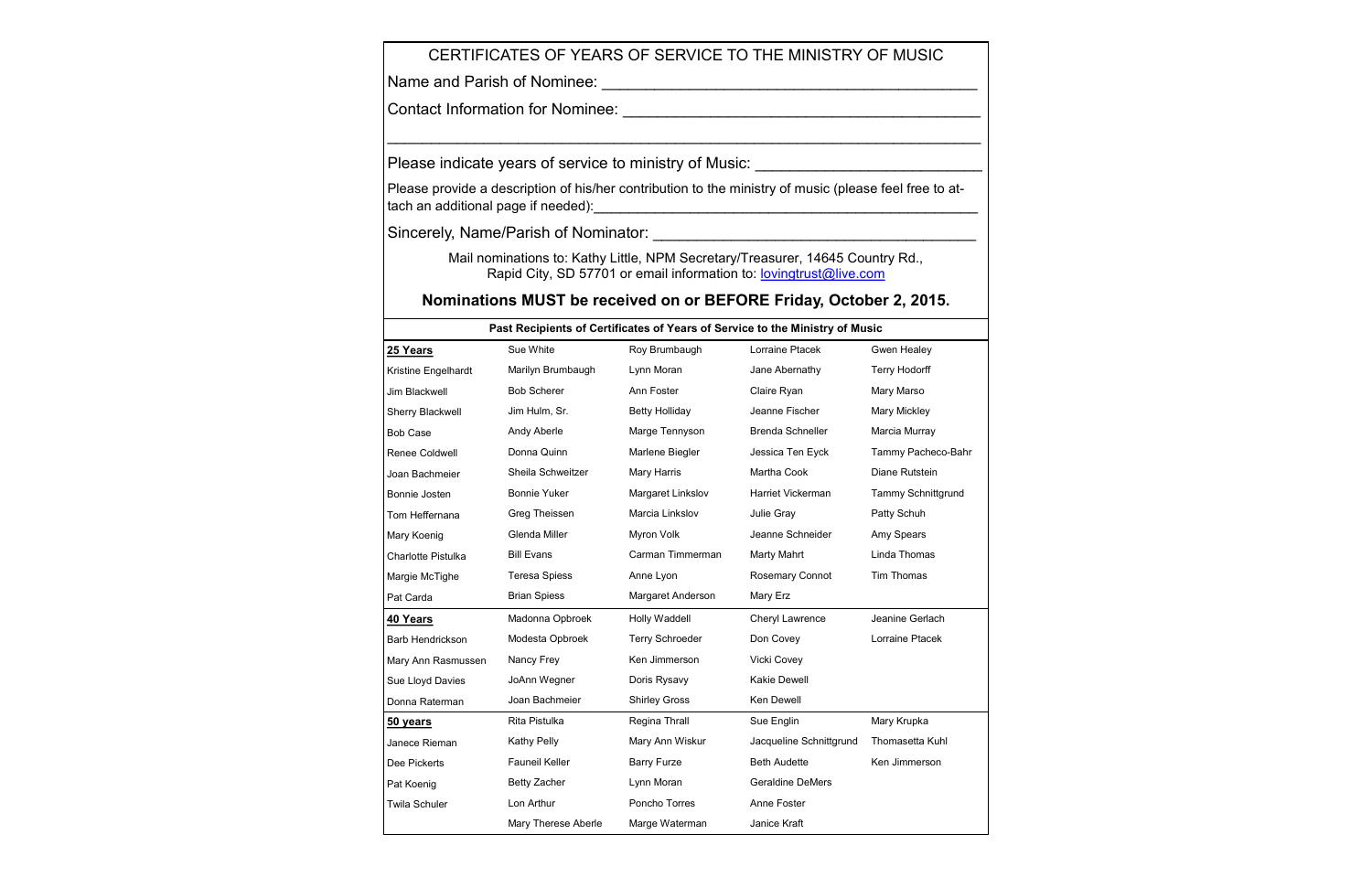After Morning Prayer, we listened to an impressive variety of duets: piano (Cleone Mayclin and Cynthia Aldrich), piano and organ with vocal (Barry Furze and Valerie Hawkins with Sue Lloyd), piano and organ and synthesizer (Terry Schroeder and Anne Foster), violin (Anthony Nesland and Elizabeth Nesland), flute and violin (Mary Ann Downs and Tammy Schnittgrund).

Following the duets, the attendees had an opportunity to sight read a number of anthems offered to the group by Our Lady of Perpetual Help, Blessed Sacrament and St. Francis of Assisi. The array of anthems gave us the chance to listen to what other music ministers are singing in their parishes.

After a morning of music, we ate lunch. St. Francis of Assisi volunteers prepared a delicious meal that was funded by the parish's Altar Society.

> **Secretary/Treasurer Kathy Little**

Following lunch, we held the NPM Rapid City Chapter business meeting. At this meeting, the floor was opened to nominations for the offices of Co-directors/Coordinators for Planning (currently held by Jackie Schnittgrund and Carman Timmerman), Assistant Director for Recruitment (currently held by Jessica Hicks) and Coordinators for Koinania (currently held by Terry Schroeder and Christy Leichtnam). The current officers were reelected.

The day's last segment focused on a video featuring Carman Timmerman interviewing St. Cecilia Award winners who are all St. Francis of Assisi musicians: Joan Bachmeier, Barry Furze, Mary Ann Rasmussen and Myron Volk. After seeing the interview, members commented they felt they knew these distinguished musician leaders much better. We closed the day with prayer. Teresa Spiess led us in singing the Chaplet of Divine Mercies.



#### **Musical Variety Marks National Pastoral Musicians Summer Meeting**

What a difference a week makes. About seven days after the  $75<sup>th</sup>$  Sturgis Rally, St. Francis of Assisi Parish in Sturgis hosted NPM's August 15<sup>th</sup> summer meeting.

#### **Contact Information for 2015 NPM Rapid City Chapter Executive Board**

**Co-Directors/Co-Coordinators for Planning** Jackie Schnittgrund

[jschnitt@rap.midco.net](mailto:lovingtrust@live.com)

Carman Timmerman

[carmantimmerman@gmail.com](mailto:carmantimmerman@gmail.com)

**Assistant Director for Recruitment** Jessica Hicks

[Jessie5268@aol.com](mailto:lovingtrust@live.com)

[lovingtrust@live.com](mailto:lovingtrust@live.com)

**Co-Animators For Koinania** Christy Leichtnam

[cleicht@rap.midco.net](mailto:cleicht@rap.midco.net)

Terry Schroeder

[thyschroeder@hotmail.com](mailto:thyschroeder@hotmail.com)

**Historian** Kerry Peters

imagebykerry@hotmail.com